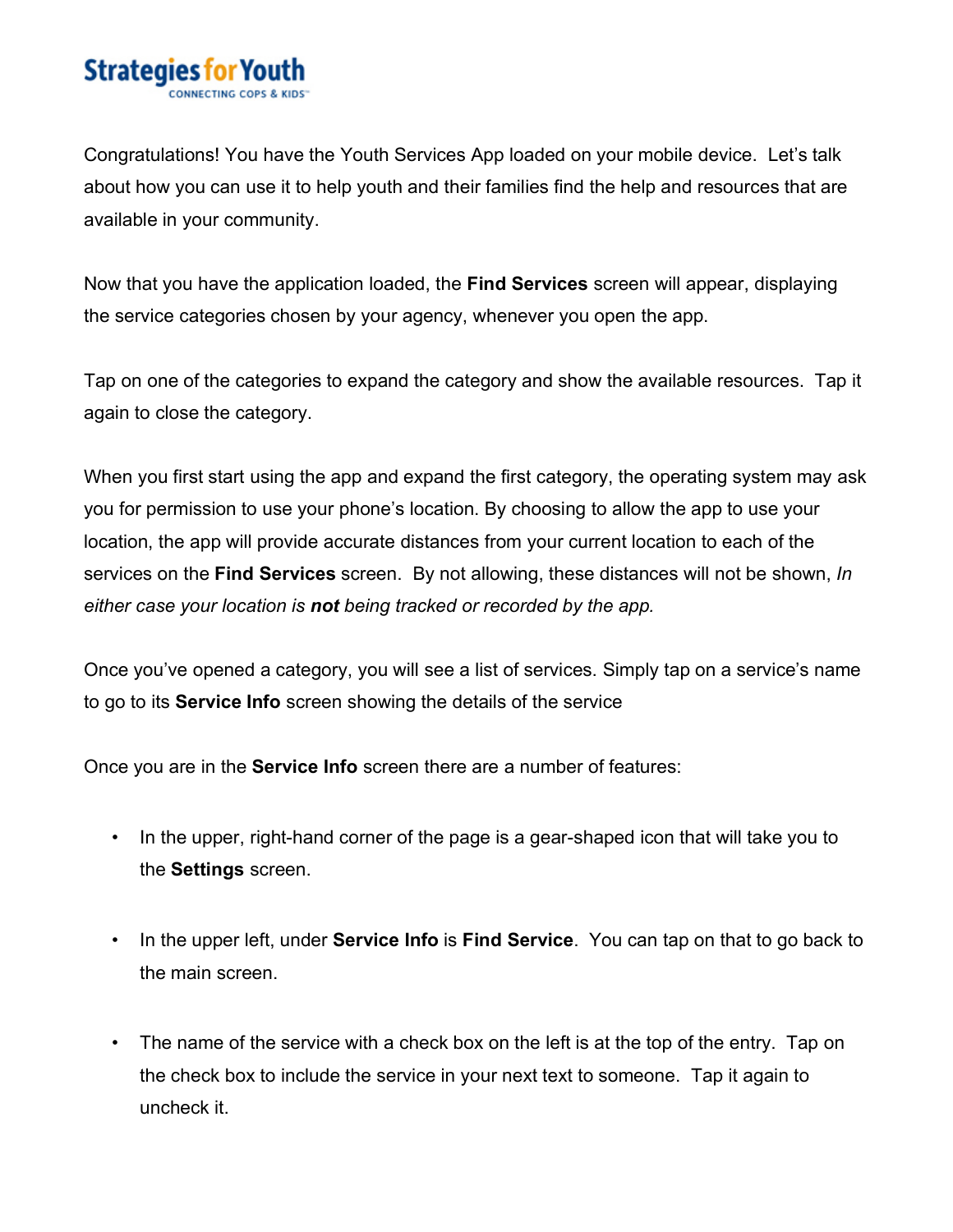- Below the name is the service provider's address if it is published. If you tap on it, your device's maps app will open showing the published location.
- Next, if the word **Website** appears below the address, you can tap on it to launch your device's browser and open the service's website.
- If the service publishes a phone number, you will see the word **Phone** under the address. If you tap on it your phone app will open with the service's published number
- The **ABOUT** section provides additional information about what specific services are provided by the organization. Hours of operation and costs will be shown here as well if they are published.
- The **MAIN SERVICES** box provides a detailed list of what the service provides.
- Finally, the **ELIGIBILITY** section provides information about who is eligible for the service. Again, you can scroll this box if it is over full.
- There are two additional features that are important to be aware of… At the bottom on the screen there is a **note** icon which will let you record a note that will be emailed to your app administrator, then possibly shared with others in your department. You may want to use this feature to share information about staff, location, etc that other officers could find useful.
- And there is a **suggestion** icon button to make any suggestions about the service that will be emailed to your app administrator for possible action. For example, you may discover that the hours have changed or there is a new phone number.

Now, if the service shown on the **Service Info** page fits the needs of the person you are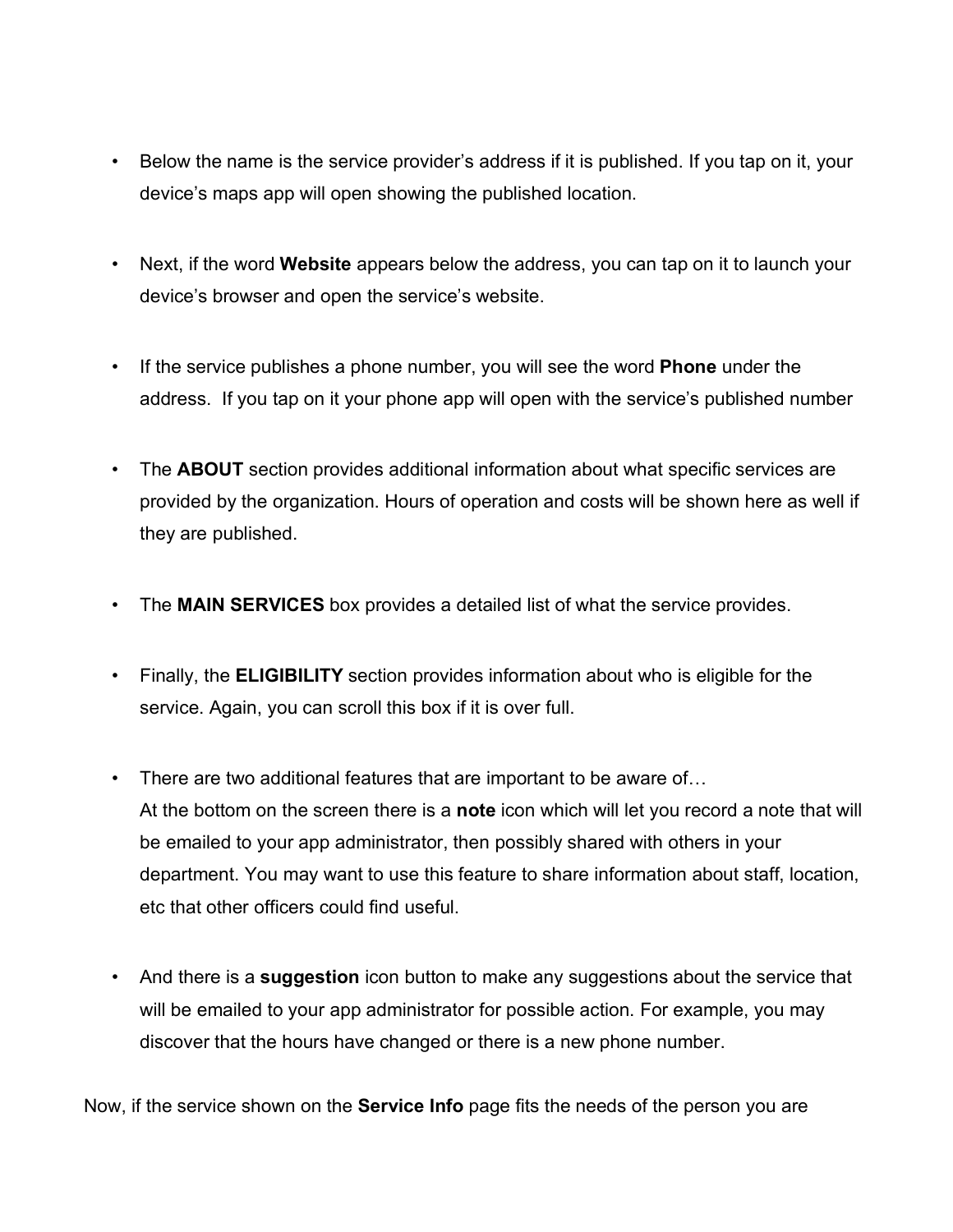interacting with and you want to send them information about the resource, tap on the check box to include the service in a text message we'll talk about next.

When you are done selecting services, tap on **Find Services** to return to the main screen

Now that one or more services are selected, and you are back in the main screen, you will see that the **SEND SELECTED SERVICES** button is highlighted.

Tap on this button to bring up the **Send Services** screen.

The **Send Services** screen has a number of features to learn about:

- the **RECOMMENDED SERVICE** box, shows what will be texted, which is based on the services you checked on the Find **Services** and **Services Info** screens. Please note that this text is not editable.
- If you want to change the services you recommend, you can always go back to the **Find Services** and **Services Info** screens to update your checked items.
- Back in the **Send Services** screen, you can add a message in the **PERSONAL NOTE** box. People tend to be more apt to follow through on a referral if they feel like it has been made by someone who cares about the outcome – this note field gives you the opportunity to make that personal connection.
- Next, after you've entered all ten digits of a phone number into the **SEND TO** box, the send icon will highlight. Tap it to send the text and you will be returned to the **Find Services** page as you left it.
- This is what the received text message will look like... Note that your phone's number is not displayed. The Youth Services App routes the text message through an alias phone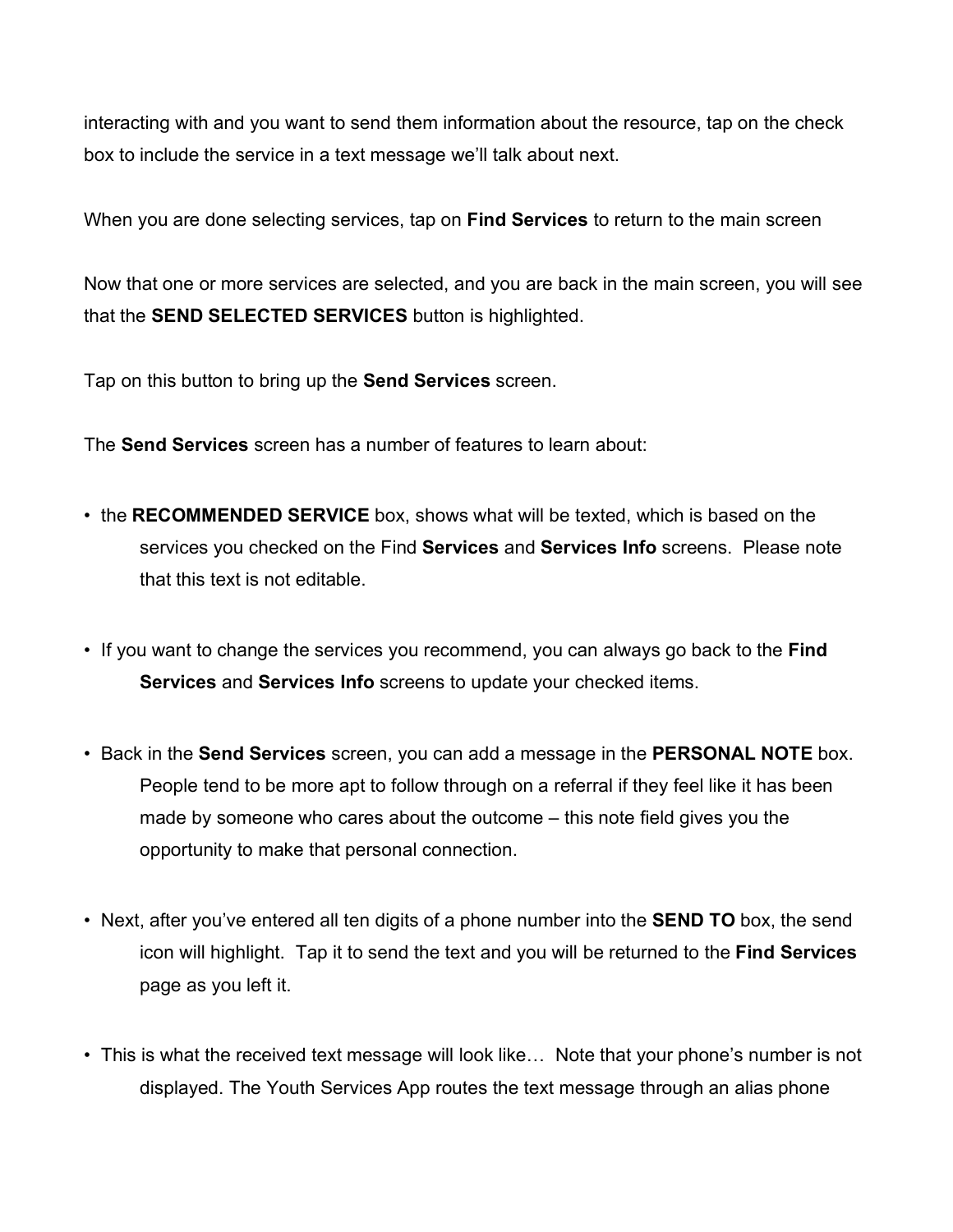number, protecting your phone's number.